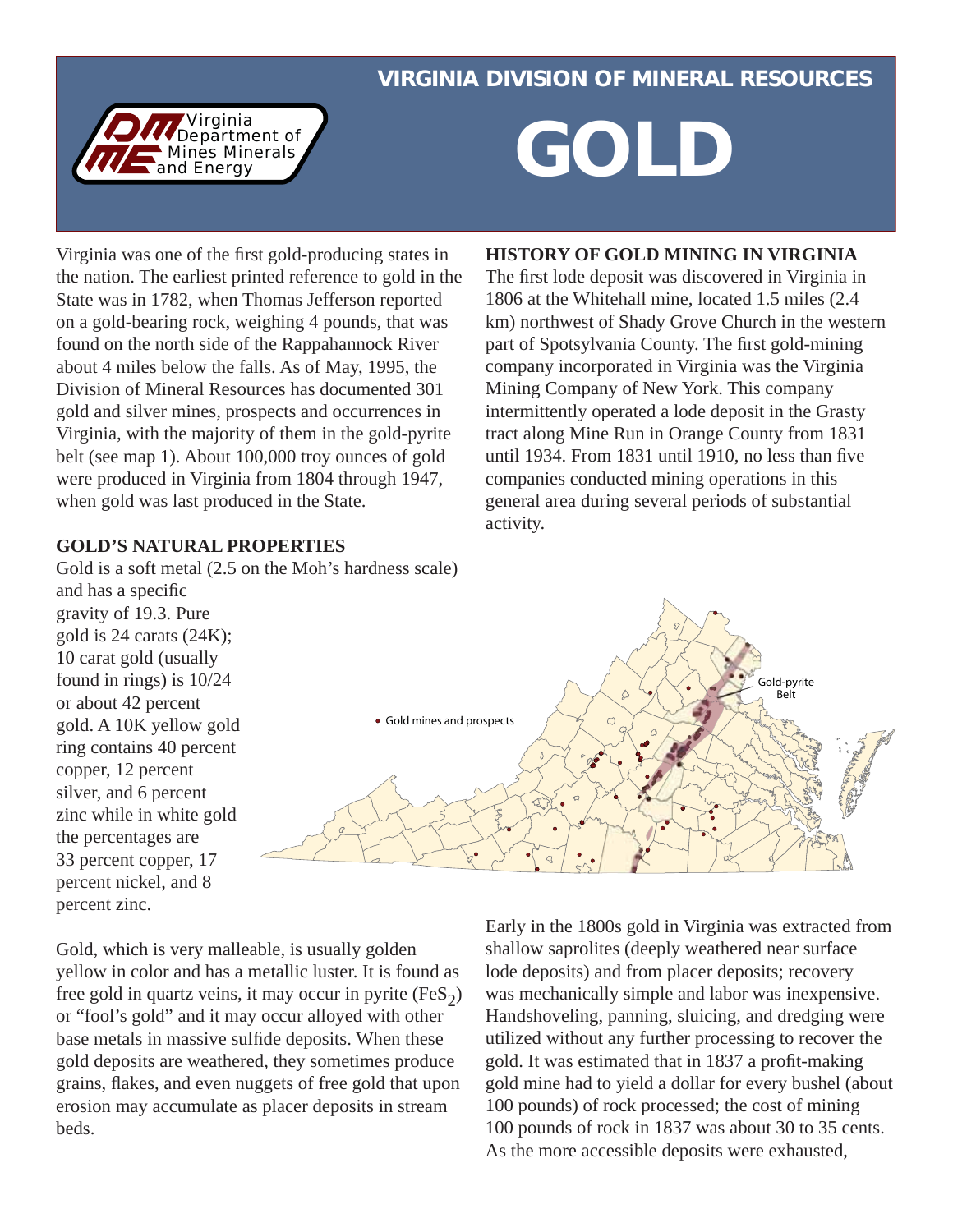deeper lode or vein deposits were investigated. Gold mined by underground methods was costly to produce because shafts and drifts had to be constructed and since the ore was generally in hard rock, it had to be pulverized before recovery processing began. From 1830 until the beginning of the Civil War, lodes in quartz veins were actively mined. Production averaged nearly 3,000 ounces annually in the decade 1840- 1849.

The California Gold Rush of 1849 had a negative effect on gold mining in Virginia as miners moved



*Dragline in operation in the early 1930s, Collins placer gold mine, Goochland County.*

west, gold production in Virginia declined. The downward trend in production continued through the Civil War years and no production is reported for 1864. Production was low, but steady, from 1870 to 1910. From 1912 to 1934 only a few tens of ounces were mined annually and active gold mining almost ceased because of higher production costs and gradual depletion of known reserves.

In January, 1934, the fixed-price of gold was established by Executive order at 35 dollars per troy ounce, up from its previous price of \$20.67 per troy ounce. The higher price resulted in the reopening of several of the larger gold mines, but these were closed again between the late 1930s and early 1940s. This was due to the ruling during World War II that mines producing only gold would be closed because of the war effort. Gold was last produced in 1947 as a by-product at a lead and zinc mine in Spotsylvania

County. Government restrictions on the price of gold were lifted and the price of gold was allowed to fluctuate on the open market beginning in the late 1960s. As a result, worldwide gold production rose slightly.

#### **MINING METHODS**

In the late 1970s and early 1980s gold production in the United States began to escalate due to the refinement of cyanide leaching technology developed by the U.S. Bureau of Mines in the 1950s. The Bureau investigated the use of activated carbon instead of zinc to precipitate gold and silver from clay-contaminated cyanide solutions. This method of cyanide leaching requires an ore grade of 0.08 ounce per ton or more to justify construction of a plant.

Another technique to decrease the cost included crushing the ore to approximately 1-inch size. The ore is then heaped in a pile and a leach solution is sprayed over the top of it. The solution permeates the pile and dissolves the gold and silver. The solution, collected at the base of the pile is stripped of precious metals with activated carbon. This new technology allowed more ore to be processed at less cost and thus ore of lower grade could be worked economically. Heap leaching technology has led to the working of some waste piles, tailings, and working of some ores, which are as low as 0.03 ounce of gold-silver per ton. Many of the new operations are lower grade deposits that have been unsuccessfully mined in the past. Recent innovations has led to the use of large mobile conveyors (1500 feet) with the ability to produce heap leach piles 3000 feet in diameter and 60 feet high. Silver production has also increased as a by-product of increased gold production.

Because of the development of these new gold extraction techniques, interest continues in the Goldpyrite belt in the Virginia Piedmont province and the mineralized areas in the Blue Ridge province; metal-mining companies are evaluating various properties. A recent geologic and precious-metal study in Rockbridge County contains new analytical data to guide detailed exploration. An old gold mine near Kentucky, in eastern Pittsylvania County in southern Virginia has recently been permitted. At this mine, free gold is present in quartz veins which intrude metamorphosed volcanic-sedimentary rocks.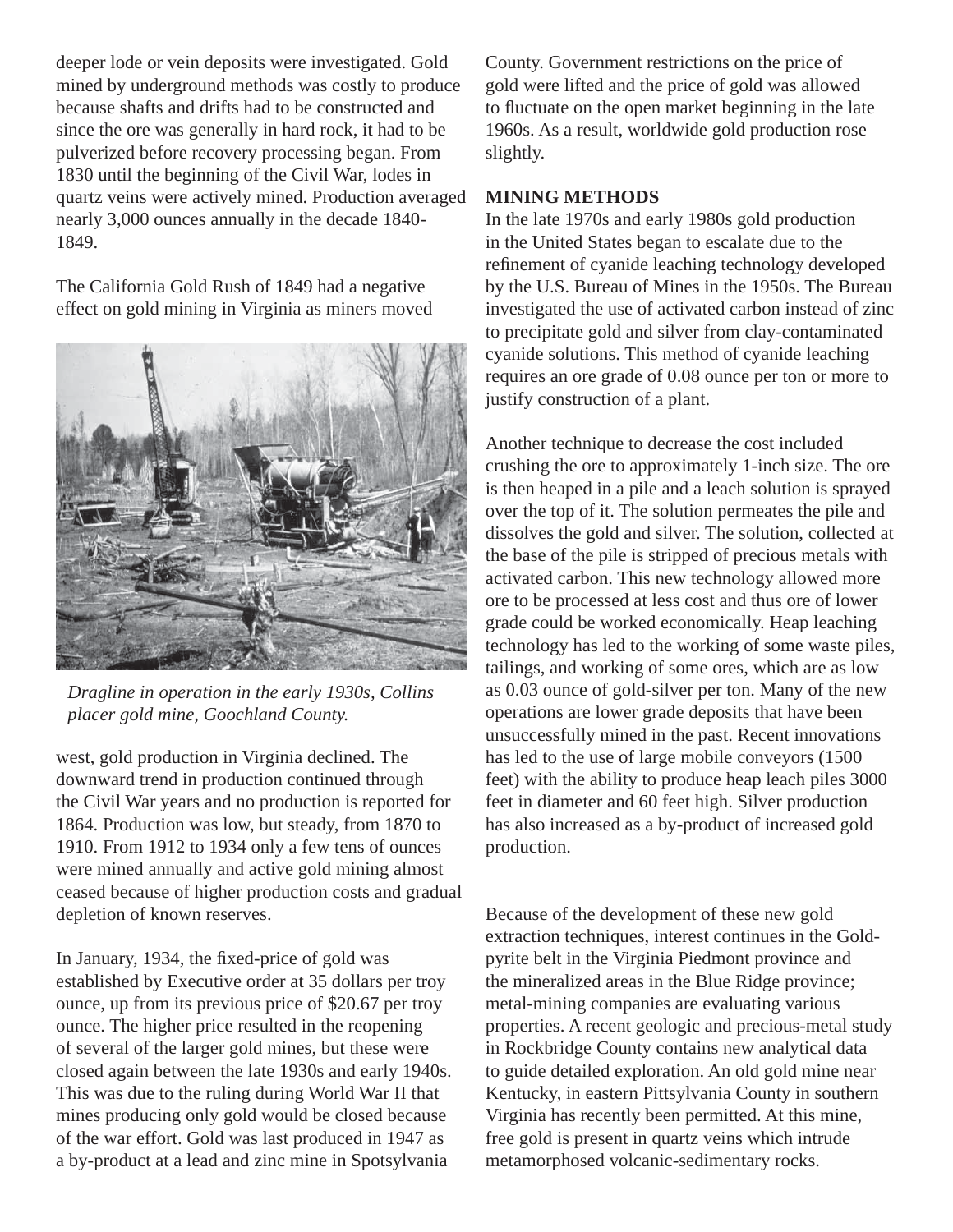## BASIC PANNING STEPS

1. With a shovel, dig as deep as you can in the bottom of the stream or as close to bedrock as possible.

2. Fill your pan nearly full of sand and gravel, removing all stones (marble size and larger) by hand.

3. Place the pan under the water and get all the material wet, mixing it by hand.

4. Begin to shake (rotate) the pan from side to side, giving the heavy minerals, including gold, a chance to settle to the bottom of the pan.

5. Shaking the pan for several minutes to allow the heavier material to settle to the bottom of the pan. Place the pan in a slow-moving current and tip the pan to the front, causing the lighter material to be washed over the front of the pan and carried away by the current.

6. Continue to rotate the contents of the pan and wash the lighter material over the front of the pan; add water as necessary. After washing a while, only a black sand will remain. This black sand usually consists of ilimenite, rutile, garnet, magnetite, and possibly gold. Pieces of gold that are large enough can be removed by tweezers; smaller pieces may be found with the aid of a microscope.

REMEMBER!! Always get the landowner's permission BEFORE panning!

#### **PANNING FOR GOLD**

Mainly because of the increase in the price of gold in the late 1970s, there has been a renewed interest in gold panning. Many creeks and tributaries that drain the old mining areas have yielded small colors (approximately 6,000 pieces to an ounce) of gold. Byrd Creek and its tributaries in Fluvanna and Goochland counties are popular choices as are Mine Run and Wilderness Run in Orange County, Big Mountain Branch in Halifax County, and Gold Mine Branch and Tongue Quarter Creek in Buckingham County. Mines in and around these branches were productive in the past; a 9-pound nugget and several 1-ounce nuggets have been reported from Tongue Quarter Creek, south of the Morrow Mine, in Buckingham County. Several small nuggets have been found in this vicinity over the last few years.

The non-profit group, Central Virginia Gold Prospectors, promotes the hobby of gold prospecting in Virginia. The group is open to all who are interested and regularly holds meetings in central Virginia. For more information, visit the group's web site:

**It should be stressed to hobbyists and gold-panners that before attempting to collect any material on private property an individual should make himself or herself known to the landowner and obtain permission to proceed.** 

The following companies have assayed for gold and silver for the Division of Mineral Resources. Other companies that perform assays are commonly listed in professional journals such as Geotimes and Mining Engineering.

Cone Geochemical, Inc. 810 Quail Street, Suite I Lakewood, Colorado 80215 (303) 232-8371

Jacobs Assay Office 1435 South 10th Avenue Tucson, Arizona 85713 (520) 622-0813

http://www.centralvirginiagoldprospectors.com/